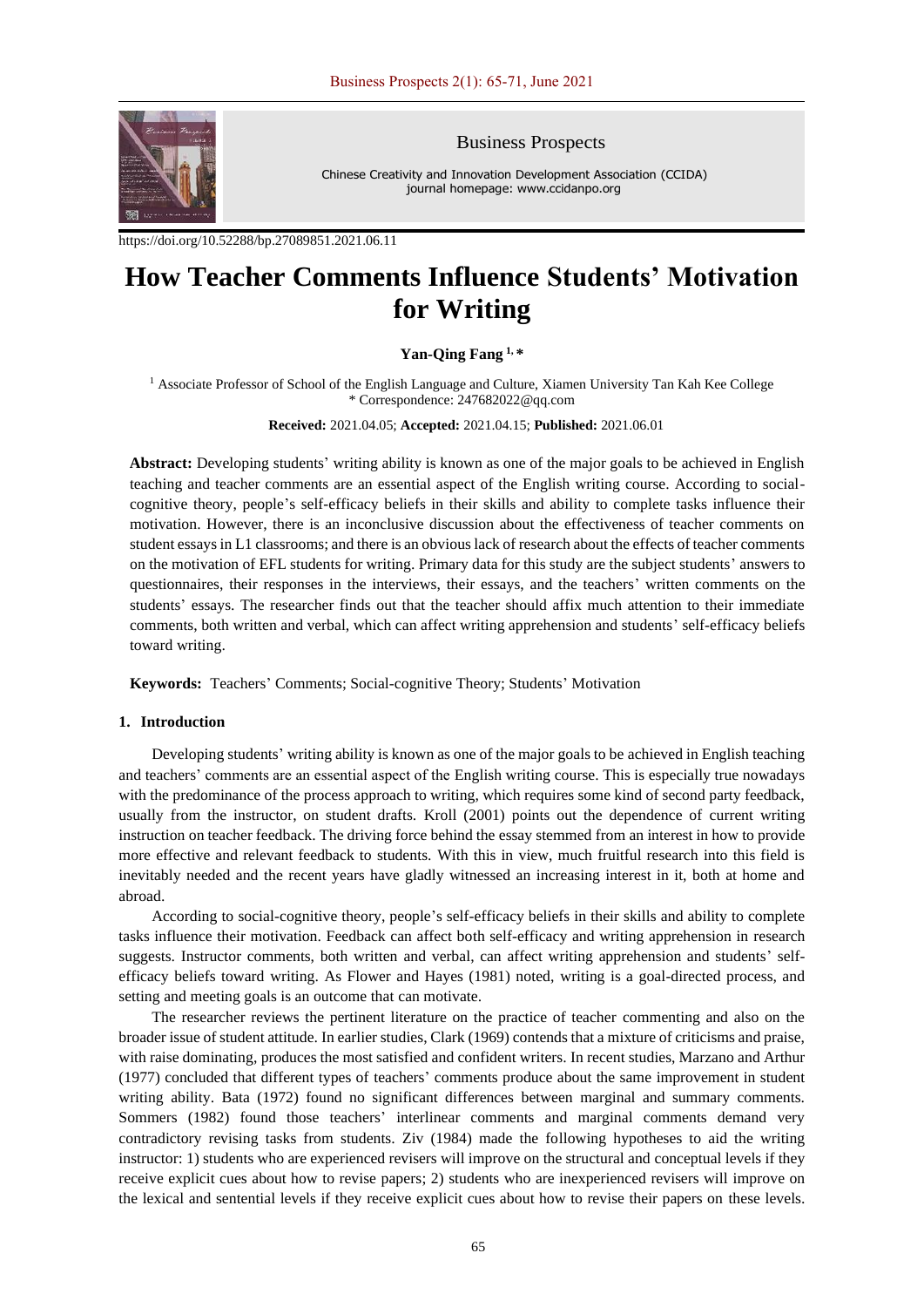The researcher argues that "student motivation" must be carefully defined in order to provide another  $-$  if not better – method of measuring the comments that teachers spend so much time making.

This thorough review draws a conclusion that much attention has been paid to teacher comments on student essays in L1 writing classrooms. However, it also shows: 1) there is an inconclusive discussion about the effectiveness of teacher comments on student essays in L1 classrooms; 2) there is an obvious lack of research about the effects of teacher comments on the motivation of EFL students for writing. Therefore, this essay is intended to shed its new light on this field. It is expected that the study will provide some useful hints at how to comment student writings, which will be welcomed by the teachers of the EFL writing course, and consequently, it will show a new insight into the teaching of this course so that the improvement of students' writing ability is predictable.

In view of this, this study seeks to address the following question: How do teachers' comments influence or change the motivation of three different types of students (students who are highly-motivated, motivated, and non-motivated) in EFL composition classes? Thus the present research is designed to find an answer to this question.

Based on the various researches on teacher comments, the researcher hypothesizes that teacher comments in general influence students' writing motivation, and that positive reader responses motivate all students for English writing more than other types of feedback, for example, teacher corrections. The researcher similarly hypothesizes that constructive summary comments are more motivational to all students than purely negative or purely positive comments, as Clark (1969) found. Based on the data collected from the survey and the students' essays, and according to the responses obtained in the interviews with the students, both of these assumptions need to be reassessed through the study.

#### **2. Methodology**

## *2.1. The Research Question*

This study seeks to address the following question:

How do teachers' comments influence or change students' motivations for writing?

#### *2.2. Setting and Participants*

As Murray (1978) and Ziv (1984) both pointed out, many experimental studies in composition research have yielded inconclusive results. In this investigation, the researcher used the case-study method at College of Foreign Languages and Cultures in Xiamen University (referred to XMU hereafter) during the autumn semester of 2007 to obtain data from students via questionnaires and interviews, in order to define motivation levels and speculate about motivation changes elicited by teacher comments. The study lasted one semester and the qualitative approach was applied in the study with the help of instruments including questionnaires, interviews and student essays.

The students involved in this study were taking a basic writing course. This compulsory course, aimed to help students to develop English writing skills and ability, is set for the second- and third-year English majors in College of Foreign Languages and Cultures in XMU. The course provides for two hours of lectures each week throughout two 16-week terms. Students were assigned different types of writing: description, narration, exposition and argumentation. They wrote journals, guided writings and free writings, and each teacher sometimes responded with written comments. Students received comments and grades on the drafts they handed in, and were then told that at no time would their names be used to identify them in any reports or other documents.

Primary data for this study are the subject students' answers to questionnaires, their responses in the interviews, their essays, and the teachers' written comments on the students' essays.

#### **3. Procedures**

The research took place over the autumn semester of 2007 in seven classes of 238 students, with a majority of females and a minority of males (This is the usual case of Foreign Languages School). At the beginning of the semester, the researcher asked the 238 English majors, who were taking the English writing course in their second year of study, to respond to a preliminary questionnaire designed by the researcher. [See Appendix A for the questions asked in the preliminary questionnaire.] The researcher visited each class and administered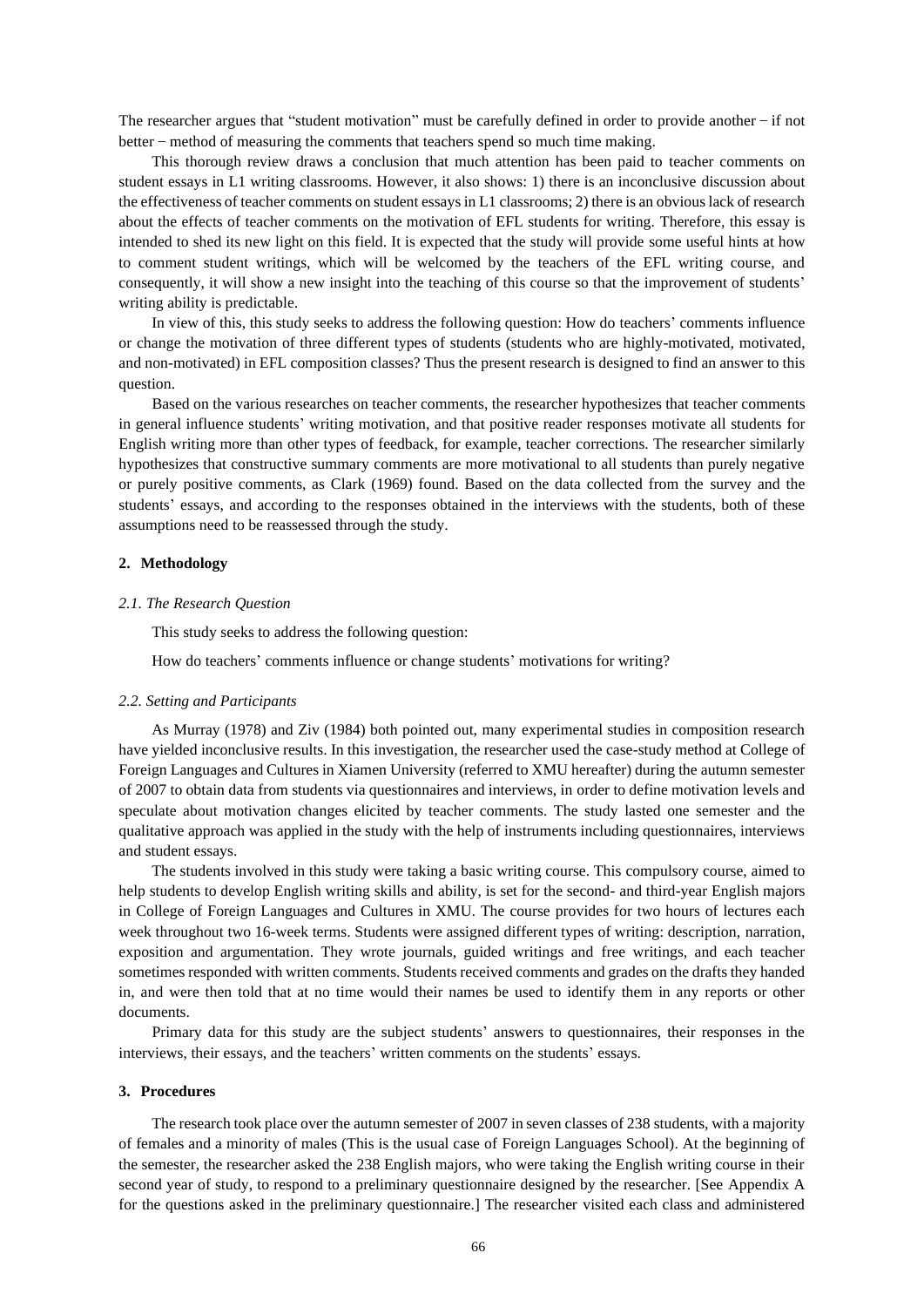the original survey before any graded essays had been returned to the students. In one class, though, students had received diagnostic comments on one preliminary essay and some had had conferences with the instructor. This original survey was conducted in order to establish a baseline of motivation toward writing-to define and categorize subjects as "not-motivated," "motivated," and "highly motivated." These categories were defined based on: 1) a student's reason for taking the English writing course; 2) how often the student writes in English outside of class; and 3) how the student rates his or her own English writing skills. These criteria were chosen because they are good dictators of motivation, and they are fairly easy to measure. These classifications will be expanded on below.

The researcher closely examined three of the thirteen questions listed in the preliminary questionnaire in order to create three sub-levels of motivation. The criteria for defining motivation levels and the rationale for making these choices are outlined below: [Also see Appendix B for the criteria used for establishing motivation groups]

# *3.1. For a Subject to be Considered "Highly Motivated (referred to as HM hereafter)," He or She Responded in the Following Manner:*

- Question #4: "Would you be taking this English writing course if it were not required?" The student answered, "Yes." The empirical experience of the researcher tells her that students who lack motivation take English writing courses in order to meet general education requirements. The researcher speculates that students who are highly motivated to write take the English writing course because they want to, and not because it is required.
- Question #6: "How often do you write in English outside of class (except the required writing assignments given by the instructors)−say, in a journal/diary, letters to a friend, on the Internet, to practice English or simply for pleasure?" The student answered "frequently," or "very frequently." The researcher assumes here that students who are highly motivated to write in English compose almost once per week or at least once every two weeks.
- Question #9: "How would you rate your current English writing skills?" The student answered "very good," or "excellent." The researcher speculates that motivated students are fairly confident about their ability to write. To narrow the pool of subjects, the researcher chose to limit the HM category to those who felt that their abilities were better than "good."
- *3.2. For a Subject to Be Considered "Motivated (referred to as M hereafter)," He or She Responded in the Following Manner:*
- Question #4: The student answered, "Yes." The researcher assumes that a motivated student will take the English writing course because she wants to, and not because it is required.
- Question #6: The student answered "occasionally," or "frequently." The researcher speculates that a motivated student will write once every two weeks or at least once per month.
- Question #9: The student answered "fair," "good," or "very good." The researcher believes a motivated student feels fairly confident about his or her ability to write, yet perhaps not as confident as the highlymotivated student.
- *3.3. For a Subject to Be She or He Responded Considered "Non-motivated (referred to NM hereafter)," She or He Responded in the Following Manner:*
- Question #4: The student answered "No." The researcher speculates that the student who lacks the motivation to write will not take a writing course unless it is required for his or her major course of study.
- Question #6: The student answered "seldom," or even less often. The researcher assumes that a NM student writes only as often as it is required in college, or as it is necessary in part-time jobs.
- Question #9: The student answered "fair," "poor" or "very poor." While the researcher believes that being unmotivated does not always determine writing ability, she assumes, here, that non-motivated students do not perceive their writing skills to be better than "fair."

In order to select subjects in the case study, the researcher also examined answers to Question 7 ("How do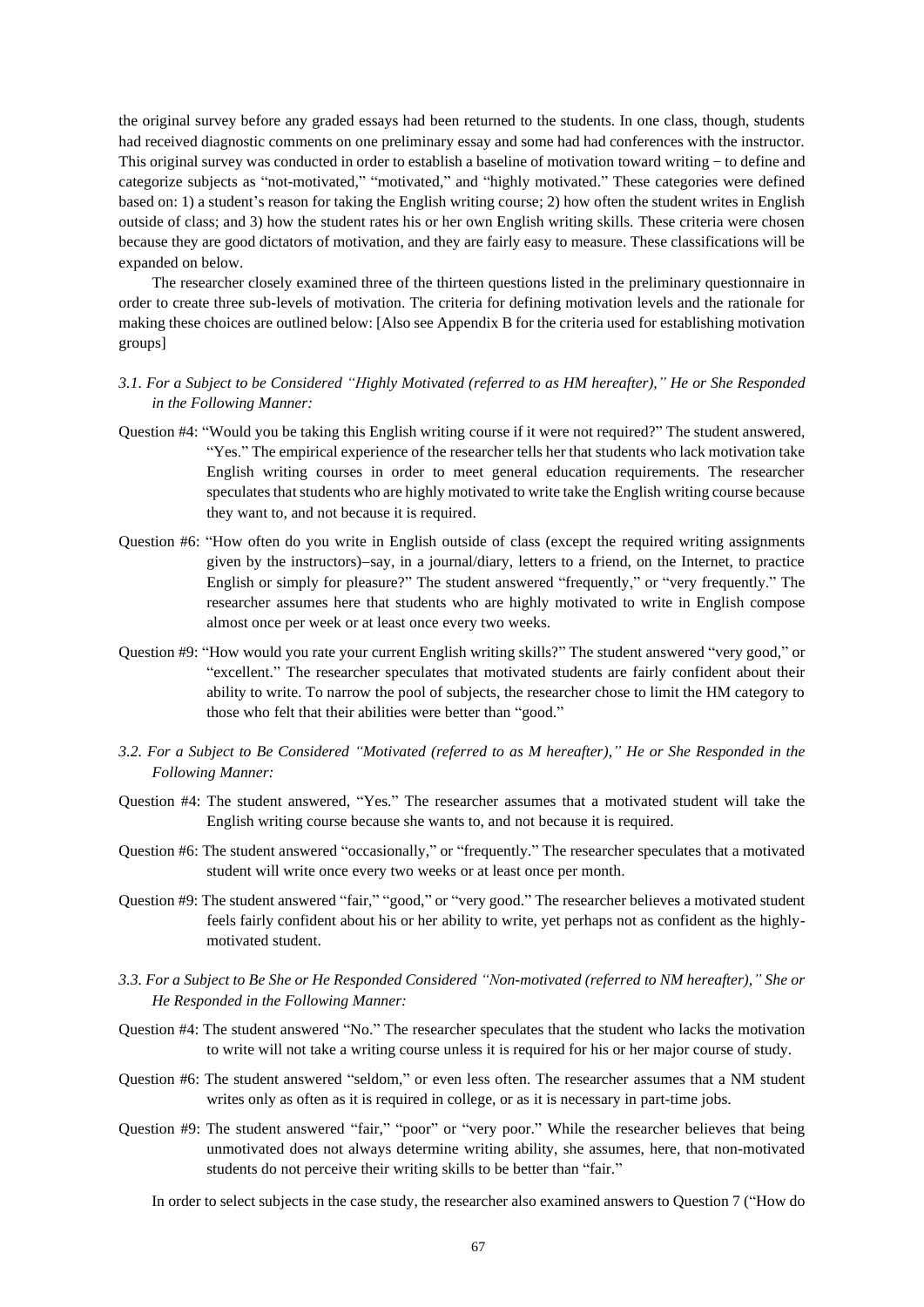you feel when your writing is going to be read or evaluated by another student?") and Question 8 ("How do you feel when your writing is going to be read or evaluated by your instructor?"). Since these are free-response questions, the researcher subjectively looked for a range of positive and negative responses in order to obtain a representative sample of participants. After students were initially classified into one of the three groups based on the above criteria, the researcher roughly examined these questions in order t to narrow the number from 238 to 12 subjects. It should also be noted that all the selected subjects in the study have pseudonyms.

During the same period, the researcher had already looked through all 238 of the students' first assigned papers in advance and had already examined the actual marks of the instructors, assessing them with a combination of Ziv's classification system (implicit vs. explicit), and the researcher's own. After a careful study of the written comments, the researcher found more implicit cues than either explicit cues or teacher corrections; the researcher also found other marks that she has termed as "positive reader-response cues" (marks which indicate that a teacher is responding as a reader).

The researcher soon selected four students from each motivation category to be interviewed on two or three different occasions, so as to further discuss their essays and their attitudes toward the comments themselves. The researcher contacted these students by telephone and then in person. During the scheduled interviews, the researcher asked subjects if they considered themselves motivated, non-motivated, or highlymotivated for English writing. Their answers, 9 times out of 12 times, matched the researcher's prior assessment (based on their answers to the survey questions).

The following are the questions asked during the interviews:

- 1) What do you like and/or dislike about writing?
- 2) How do you perceive the class atmosphere and/or the teacher's personality?
- 3) How do you perceive yourself as a writer (highly motivated, motivated, or not motivated)? Please elaborate.
- 4) What is good writing? Are you capable of it?

Each subject filled out the attitude questionnaire before she or he had received any comments from the teacher (students in one class had received only diagnostic comments from the instructor, though). After they received their commented essays, the researcher was able to ask the subjects which comments motivated them for writing by conducting further interviews. Nearly every subject also brought an additional piece of writing with him or her to be discussed during the later interviews in the following three months.

The following questions were asked about the specific comments:

- 1) How did that comment make you feel?
- 2) How did you use this comment (i.e. for revision)?
- 3) What did your instructor mean by that comment?
- 4) Is there enough direction in this comment?
- 5) What is your overall impression of the summary comment?
- 6) How would your own comment, if you were the teacher, be different?
- 7) Does your teacher invite you to write any self-evaluative comment before you hand in your paper? If so, tell me about it.
- 8) Do these comments affect your attitude; do they motivate you? If so, tell me how.

In the interviews, the researcher allowed students to respond as freely and discursively as they desired in order to clarify and enhance questionnaire responses. These responses were recorded in detail and later analyzed. One extraneous variable – which in fact did become a dependent variable – was how the students felt about the classroom atmosphere and the teacher. The researcher ever hypothesized that a student who perceives the classroom as friendly or cordial would have a different attitude toward teachers' comments than a student who perceives the classroom atmosphere as rigid or even hostile. This hypothesis, as well as the other data collected, will be examined at length in the Discussion section.

A final questionnaire was designed around the middle of the semester. Again, the researcher operationally defined motivation (HM, M, NM) according to: 1) the student's reason for taking the English writing course; 2) how often the student writes in English outside of class; and 3) how the student rates her or his own English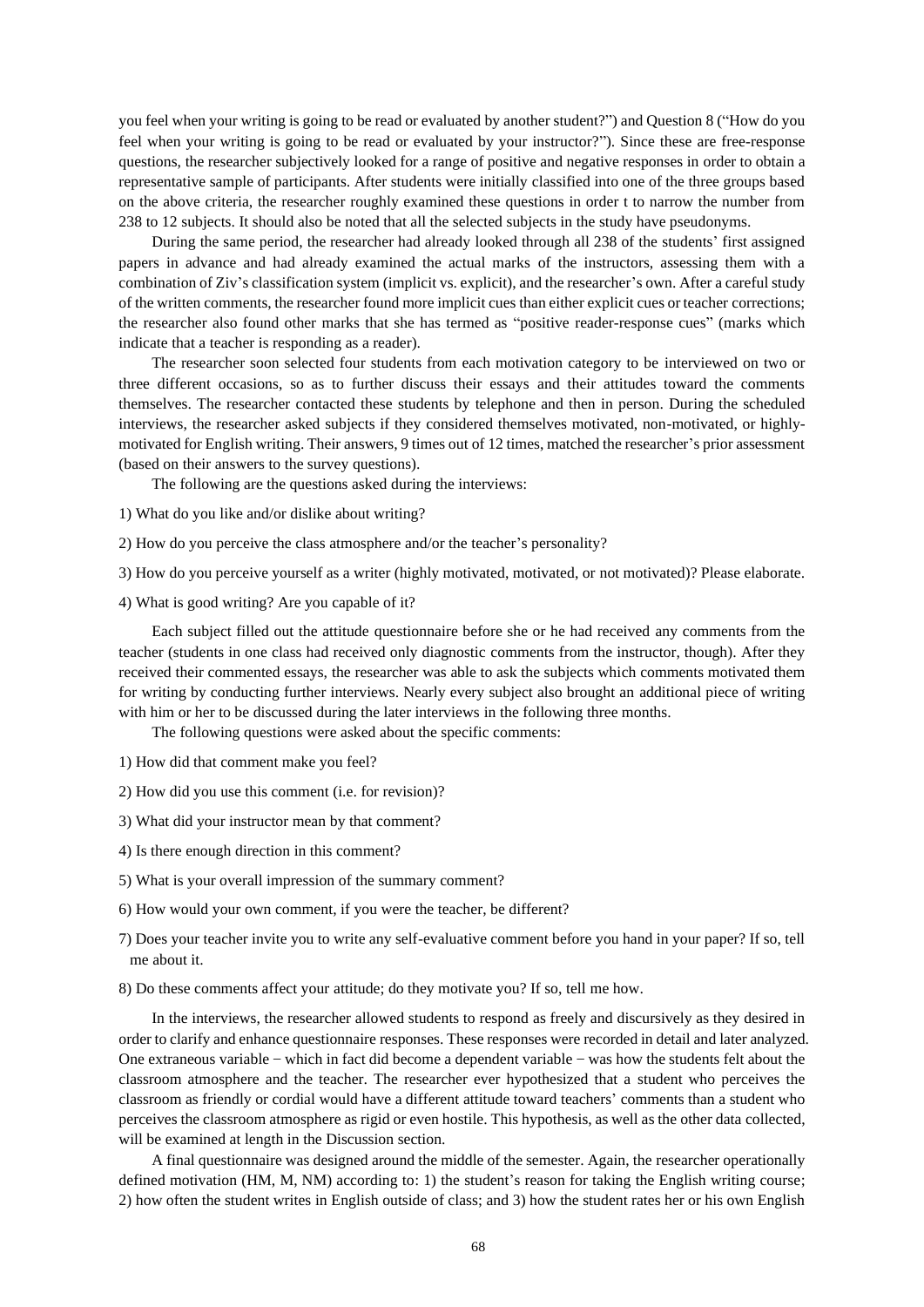writing skills. To say that a student has demonstrated a change in motivation is to show that the student has moved from one of the three levels of motivation to another. [See Appendix C for the questions asked in the final questionnaire.]

It is important to note that, though the researcher was not conducting an actual experiment, she did use a scientific design as closely as possible. Thus, the final questionnaire was given to the twelve subjects interviewed as well as a control group of twelve subjects that the researcher never actually had conversations with. This was done to compare the survey responses of the case-study students with those of the non-case study students to determine if the researcher, a person who appeared unusually concerned about students' writing, had any effect on the students' answers. The final questionnaire was delivered to the students during the 12th week of the Autumn 2019 semester. (To avoid the influence of the final exams, the researcher did not conduct that survey at the very end of the semester.)

## **4. Conclusion**

Writing skills play important roles in students' daily lives and academic study, therefore, the research on how teachers' comments influence students writing skill counts. Based on the questionnaires collected, the researcher find out that teachers' comments in general influence students' writing motivation, and that positive reader responses motivate all students for English writing more than other types of feedback, for example, teacher corrections. The researcher similarly finds that constructive summary comments are more motivational to all students than purely negative or purely positive comments, as Clark (1969) found. Therefore, the teacher should affix much attention to their immediate comments, both written and verbal, which can affect writing apprehension and students' self-efficacy beliefs toward writing.

## **Appendix A. The Preliminary Questionnaire**

#### Dear student:

You are invited to participate this semester in a study about instructor feedback and students' motivation for writing in English. Your participation in the research will help provide information that could improve instruction in English writing courses at Xiamen University and other campuses.

As part of the study, you will be asked to complete a survey. Your identity will be held in confidence during the study, and you will remain anonymous in any subsequent report about the results of the study. Your grade will not be affected whether you agree to participate or not. Participation in the study is voluntary. If at any time during the study, you choose to withdraw, your request will be honored. The study presents no foreseeable physical or psychological risks to you.

If you kindly agree to participate in the study, please answer the following questions openly and honestly.

- 1. What do you like most about English writing?
- 2. What do you dislike the most about English writing?
- 3. What sort of English writing have you done?

| dairies/journals                                                          | letters | essays       | essay exams            |  |  |
|---------------------------------------------------------------------------|---------|--------------|------------------------|--|--|
| short stories                                                             | poems   | applications | other(please name)____ |  |  |
| Would you he telring this Unalish writing course if it were not required? |         |              |                        |  |  |

- 4. Would you be taking this English writing course if it were not required? Yes\_\_\_\_\_\_\_\_ No\_\_\_\_\_\_\_\_\_\_
- 5. What do you believe is the ideal learning stage to take the English writing course during the four-year study? \_\_\_\_\_\_\_\_\_\_ and why?
- 6. How often do you write in English outside of class (except the required writing assignments given by the instructors)-say, in a journal/diary, letters to a friend, on the Internet, to practice English or simply for pleasure?

Very frequently (once per week) \_ Frequently (once every two weeks)

Occasionally (once per month) \_\_\_\_\_\_\_\_\_

Seldom (once or twice every 3 to 6 months) \_\_\_\_\_\_\_\_\_

Never

What type of writing? (see question  $#3$ )

7. How do you feel when your writing in English is going to be read or evaluated by another student?

Rarely (once per year) \_\_\_\_\_\_\_\_\_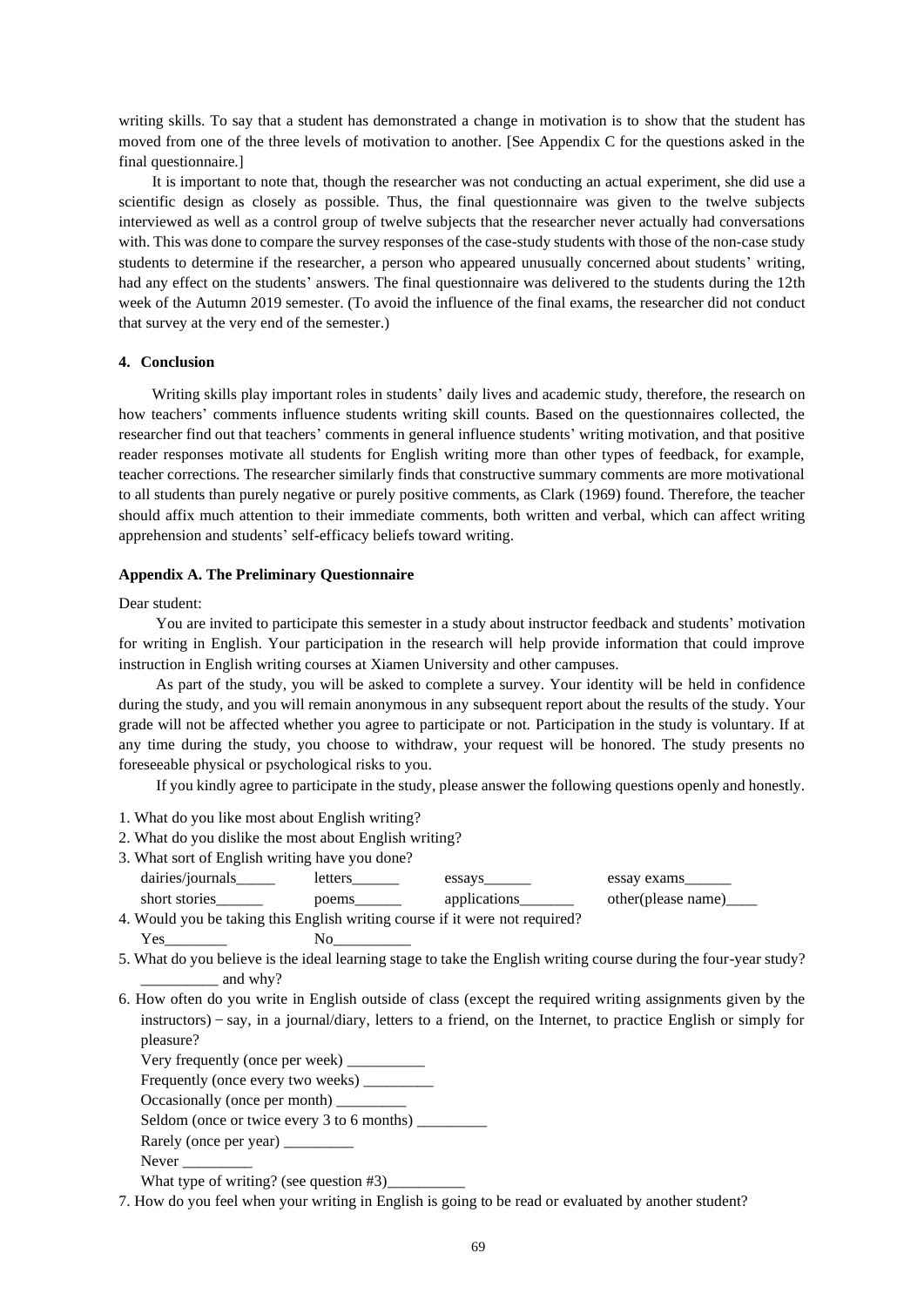8. How do you feel when your writing in English is going to be read or evaluated by your instructor?

- 9. How would you rate your current English writing skills? Excellent\_\_\_\_\_ Very good\_\_\_\_\_ Good\_\_\_\_\_ Fair/Ok\_\_\_\_\_ Poor\_\_\_\_\_ Very poor\_
- 10. How helpful are the things you are learning about English writing now in other courses you are taking now? Very helpful\_\_\_\_\_ Moderately helpful\_\_\_\_\_ Slightly helpful\_\_\_\_\_ Not very helpful\_\_\_\_\_
- 11. How helpful do you think the things you are learning about English writing now will be in your job after you leave the University?
	- Very helpful\_\_\_\_\_ Moderately helpful\_\_\_\_\_ Slightly helpful\_\_\_\_\_ Not very helpful\_\_\_\_\_
- 12. What, in your opinion, is good English writing?
- 13. Would you be willing to answer more questions at a later date to contribute to this study? Yes\_\_\_\_\_\_\_\_ No\_\_\_\_\_\_\_\_\_\_

## **Appendix B. Criteria Used for Establishing Motivation Groups**

| <b>Ouestion</b>                                                                                                                                                                                                                                    | <b>HM Group</b>                  | <b>M</b> Group                | <b>NM Group</b>                              |
|----------------------------------------------------------------------------------------------------------------------------------------------------------------------------------------------------------------------------------------------------|----------------------------------|-------------------------------|----------------------------------------------|
|                                                                                                                                                                                                                                                    | <b>Responses</b>                 | <b>Responses</b>              | <b>Responses</b>                             |
| #4 Would you be taking this English writing course<br>if it were not requires?                                                                                                                                                                     | <b>Yes</b>                       | Yes                           | No                                           |
| #6 How often do you write in English outside of<br>class (except the required writing assignments<br>given by the instructors) – say, in a journal/<br>diary, letters to a friend, on the Internet, to<br>practice English or simply for pleasure? | Very frequently<br>or frequently | Occasionally or<br>frequently | Occasionally.<br>seldom, rarely,<br>or never |
| #9 How would you rate your current English                                                                                                                                                                                                         | Excellent or                     | Fair, good, or                | Fair, poor, or                               |
| writing skills?                                                                                                                                                                                                                                    | very good                        | very good                     | very poor                                    |

# **Appendix C. The Final Questionnaire**

Dear student:

Thank you for agreeing to participate this semester in this study about instructor feedback and students' motivation for writing in English. Your participation in the research will help provide information that could improve instruction in English writing courses at Xiamen University and other campuses. As part of the study, you will be asked to complete this survey. Your identity will be held in confidence during the study, and you will remain anonymous in any subsequent report about the results of the study.

Please answer the following questions openly and honestly.

1. Would you be taking this writing course if it were not required?

Yes No

2. How often do you write in English outside of class (except the required writing assignments given by the instructors)-say, in a journal/diary, letters to a friend, on the Internet, to practice English or simply for pleasure?

Very frequently (once per week) \_\_\_\_\_\_\_\_\_\_

Frequently (once every two weeks) \_\_\_\_\_\_\_\_\_

Occasionally (once per month) \_\_\_\_\_\_

Seldom (once or twice every 3 to 6 months) \_\_\_\_\_\_\_\_\_

- Rarely (once per year) \_\_\_\_\_\_\_\_\_
- Never

What type of writing?

3. How do you feel when your writing is going to be read or evaluated by your teacher or a fellow student?

4. How would you rate your current writing skills?

Excellent\_\_\_\_\_ Very good\_\_\_\_\_ Good\_\_\_\_\_ Fair/Ok\_\_\_\_\_ Poor\_\_\_\_\_ Very poor\_\_\_ 5. How helpful are the things you learned about writing in this class?

Very helpful\_\_\_\_\_\_\_ Moderately helpful\_\_\_\_\_\_ Slightly helpful\_\_\_\_\_\_\_ Not very helpful\_\_

6. How much of an impact has each of the following had on your attitude toward writing this semester (5=greatly impacted, 3=impacted, 1=no impact)?